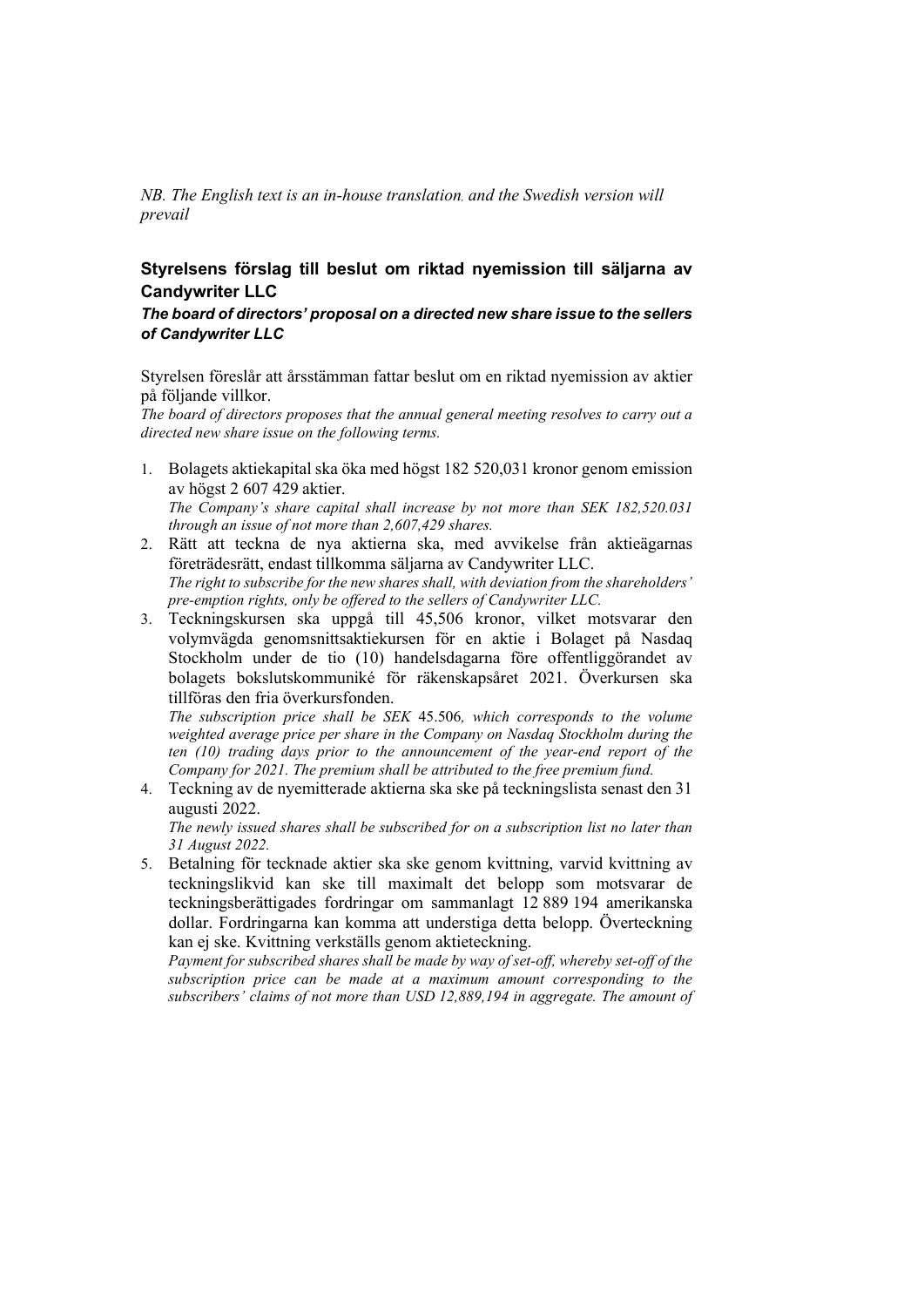*the claims may be lower. Over-subscription is not possible. Set-off is completed through subscription.* 

- 6. Styrelsen äger rätt att förlänga teckningstiden och tiden för betalning. *The board of directors shall be entitled to extend the subscription period and the time for payment.*
- 7. De nya aktierna berättigar till utdelning första gången på den avstämningsdag som infaller närmast efter det att nyemissionen har registrerats hos Bolagsverket och aktierna införts i aktieboken hos Euroclear AB. *The new shares shall be entitled to dividend as from the first record day for dividend after the newly issued shares have been registered with the Swedish Companies*

*Registration Office and the shares have been recorded in the share register kept by Euroclear Sweden AB.* 

8. Styrelsen bemyndigas att vidta de smärre justeringar som kan behövas i samband med registrering av beslutet hos Bolagsverket eller Euroclear Sweden AB.

*The board of directors shall be authorized to make any formal adjustments that may be required in connection with registration of the resolution with the Swedish Companies Registration Office or Euroclear Sweden AB.* 

Rätt till teckning av de nyemitterade aktierna ska tillkomma följande personer. *The right to subscribe for the newly issued shares shall accrue to the following persons.* 

| Fordringsägare<br><b>Creditor</b> | <b>Maximal fordran (USD)</b><br><b>Maximal claim (USD)</b> | <b>Maximalt belopp att</b><br>kvitta (USD)<br><b>Maximal amount to set off</b><br>(USD) |
|-----------------------------------|------------------------------------------------------------|-----------------------------------------------------------------------------------------|
| Nadir Khan                        | 6444594                                                    | 6 444 594                                                                               |
| Kevin O'Neil                      | 6 444 599                                                  | 6444 599                                                                                |
| <b>Totalt</b>                     | 12 889 194                                                 | 12 889 194                                                                              |
| <b>Total</b>                      |                                                            |                                                                                         |

Skälet till avvikelsen från aktieägarnas företrädesrätt är att efterleva det aktieöverlåtelseavtal som Bolaget ingått med säljarna av Candywriter LLC.

*The reason for the deviation from the shareholders' pre-emption rights is to fulfil the Company's obligations under the share purchase agreement which the Company has entered into with the sellers of Candywriter LLC.*

Bolagets bedömning är att tilläggsköpeskillingen kommer att uppgå till totalt cirka 20 622 710 amerikanska dollar, varav 50 % ska betalas i form av nyemitterade aktier i Bolaget. Det slutliga beloppet är dock förbehållet utfall av revisionen av Candywriter LLC:s årsredovisning för 2021 samt att säljarna accepterar Bolagets beräkning av tilläggsköpeskillingen. Bolagets styrelse kommer därefter att fastställa det antal aktier som kommer att tilldelas (antalet aktier kan vara lägre, men inte högre, än det antal aktier som anges som det högsta antalet aktier under punkten 1 ovan). Det fastställda antalet emitterade aktier kommer att kommuniceras vid tilldelningstillfället. Baserat på Bolagets beräkning av tilläggsköpeskillingen kommer antalet aktier som tilldelas att uppgå till cirka 2 085 943. För att ge Bolagets